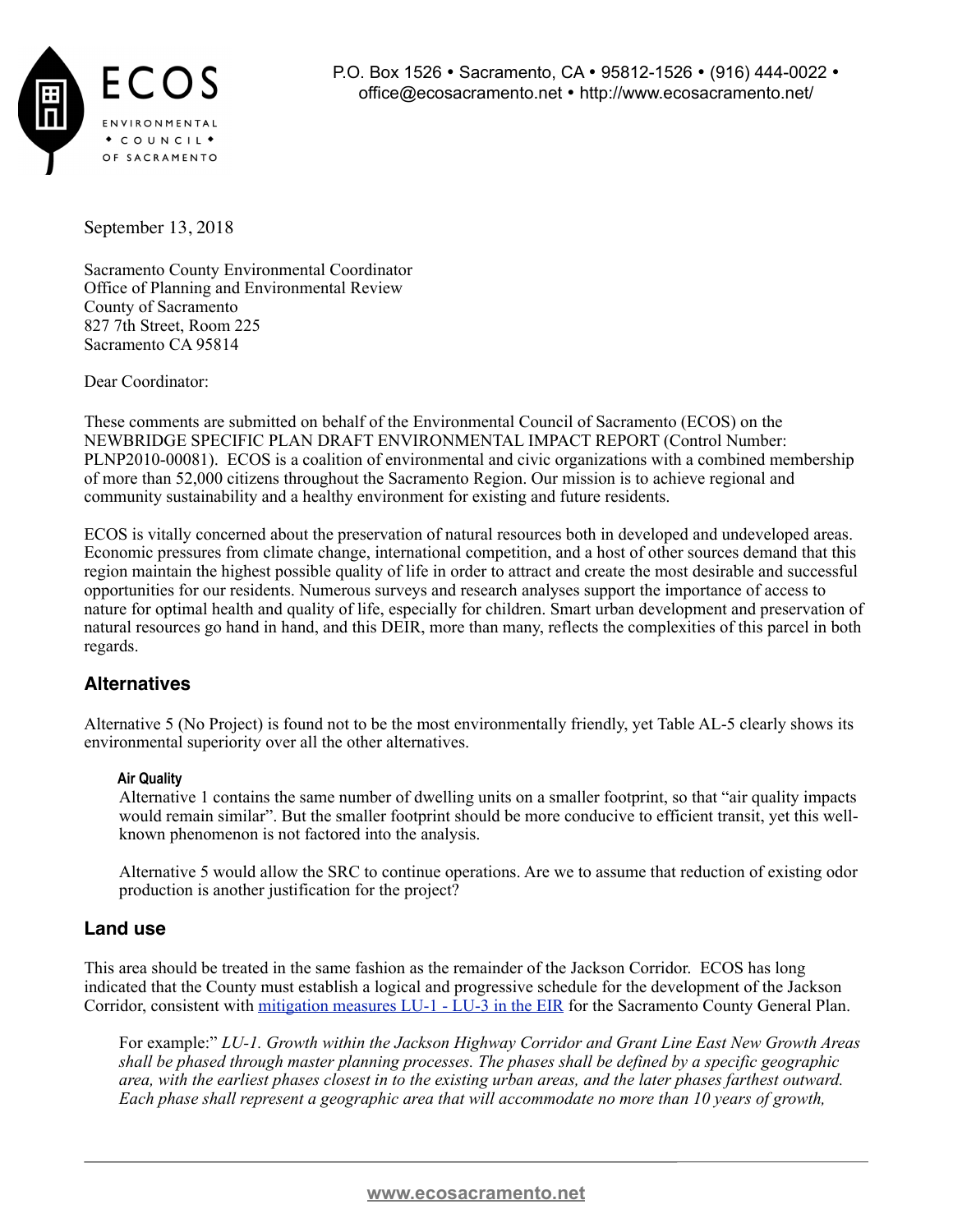*based on the latest SACOG projections. Development within the phases shall occur sequentially, and residential or commercial development in each subsequent phase shall be prohibited until the prior phase is developed to at least 50% of holding capacity.*

Without such a schedule for the entire area, the development pattern will be a free-for-all and the resulting development will exemplify that. Further, the development will not be consistent with the mitigation measures **required** in the CEQA review for the Sacramento County General Plan. A scheduled plan for the entire Jackson Corridor area must be prepared before any development proceeds. The Board of Supervisors has been reluctant in the past to apply any meaningful logical progression to new development, including in the General Plan, despite the mitigation measures that the County **committed to** as part of CEQA review for its general plan. ECOS continues to believe this to be a massive error in judgement, one that should not be repeated in this DEIR. Failure to establish such a schedule pits project against project for, among other things, allowable greenhouse gas emissions (as per SB 375's Sustainable Community Strategy), and allows "the market" to set the County's priorities, instead of the Board setting them.

We do not believe this project meets all criteria PC-1 through PC-10 in LU-120, and therefore does not qualify for adjustment of the UPA. In particular, we are having trouble understanding how the project is consistent with SACOG's Blueprint when a substantial amendment is needed to achieve this "consistency". This amendment would change the timing of developing here from "after 2030" to "before 2030." SACOG projects the NEED for *future* development of this area. Nothing in the proposal demonstrates why that "future" is "now". We assume it's because the developer is ready now, rather than that the NEED has suddenly arisen.

LU-120 lists the 10 criteria that must be met to expand the UPA.

PC-1. We do not see a vision for connectivity based upon anything other than wishful thinking. Certainly transit connectivity has no visible means of support in this proposal.

PC-5 Transit-oriented Design (TOD) is required. Without a plan for how the transit would be supported, we do not agree that this criterion is being met.

PCC-7 It is not possible to confirm the cost-neutrality of this proposal without a more completely described method of supporting transit.

PC-9 consideration of regional planning efforts is not satisfied when the only way the project is said to be "consistent" with Blueprint is if it is amended. That sounds more like **inconsistency** to us.

Consistency with Blueprint also is said to be satisfied by proximity to the "existing community" of SunRidge Specific Plan, only after taking great pains to identify how connectivity to truly adjacent developments are limited by a wetland preserve and the vernal pool preserve at Mather. In the end, adjacency is established by neither the north side nor the east side of the proposed development, but rather ONE POINT (the corner of the property).

Project also includes a "multi-modal transportation system", but does not demonstrate how the financial viability of the system will be accomplished. It's an idea, not a plan, and therefore does not satisfy LU-34, etc. After all, without a T, there is no TOD.

#### **Biological Resources**

This comment letter incorporates by reference the comment letter prepared by the California Native Plant Society.

This project must rely on the SSHCP for endangered species coverage and follow its conservation strategy and mitigation guidelines. In the absence of the SSHCP, it must follow the Record of Decision for the Sunridge Properties project.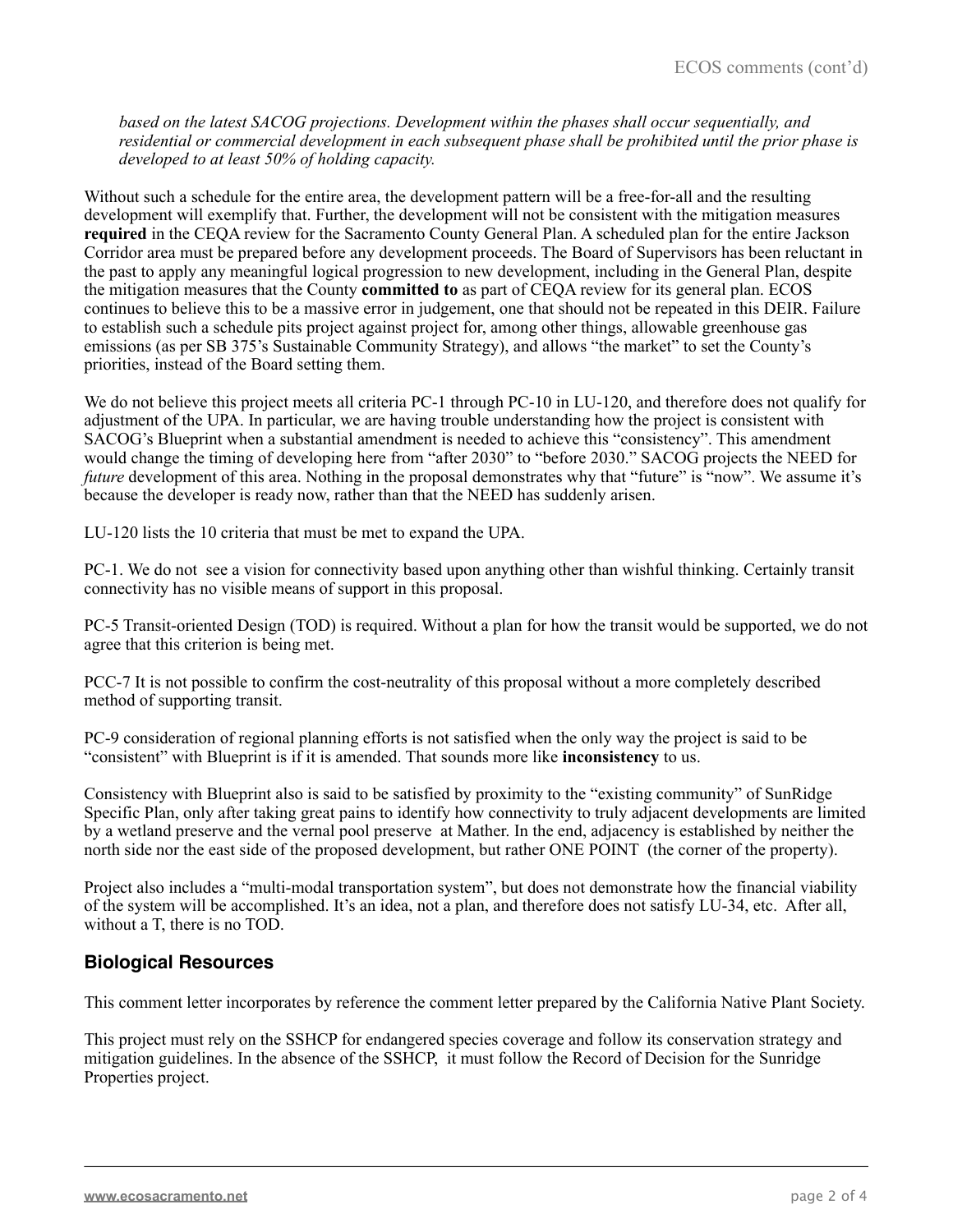## **Traffic and Circulation**

Providing adequate transit service to this project, and other projects in the Jackson Corridor, must be a critical component of this Specific Plan to achieve the objectives of the General Plan. Only through the provision of a robust transit system can vehicle miles traveled be reduced and green house gas reductions be achieved. When ECOS last met with County staff and representatives of the projects in the Jackson Corridor we were assured that a Transportation Services District (County Service Area) would be established for all the projects in the Jackson Corridor. In fact, we were provided with a draft document which indicated the annual assessment per dwelling unit for each project (attached).

In reviewing the DEIR, what we find if a very vague and in our view unenforceable mitigation measure TC-4.

**MITIGATION MEASURE TC-4: TRANSIT SYSTEM The Project applicant shall coordinate with Sacramento County and Sacramento Regional Transit District (or other transit operators) to provide the additional transit facilities and services assumed in the transportation analysis, or a cost-effective equivalent level of transit facilities and services. Ultimate transit service consists of 15- minute headways during peak hours and 30-minute headways during non-peak hours on weekdays. The implementation of the transit routes and service frequency must be phased with development of the Project and the ultimate service will be required at full development of the Project.**

The operative word in this mitigation measure appears to be "coordinate". There is no assurance that adequate transit service will be provided or, most importantly, how it will be funded. Therefore based upon our previous assurances from the County and the project proponents in the Jackson Corridor, the mitigation measure must be revised to read:

**MITIGATION MEASURE TC-4: TRANSIT SYSTEM Prior to the recordation of any final subdivision map for the New Bridge Project, a Transportation Services District shall be formed. This can be accomplished through the annexation to County Service Area 10 or through the establishment of a new County Service Area. Prior to annexation to County Service Area 10 or the establishment of a new County Service Area, an engineering study shall be undertaken to determine the annual dwelling unit equivalent assessment for the projects in the Jackson Corridor to provide the additional transit facilities and services assumed in the transportation analysis. Ultimate transit service consists of 15- minute headways during peak hours and 30-minute headways during non-peak hours on weekdays. The implementation of the transit routes and service frequency must be phased with development of the Project and the ultimate service will be required at full development of the Project.**

Only a clearly stated mitigation measure, as we have stated here, can withstand legal challenge. While ECOS has supported development in the Jackson Corridor, that support was predicated upon the assurance that adequate transit service would be provided to significantly reduce environmental impacts. This approach has been applied to other projects in the southeast County area in the past and there is no reason to change the approach now.

This project is part of the Jackson Corridor Development Area, so the project area should be treated the same as the other projects in the area. As advocated by ECOS in the past, the other projects in the Corridor have agreed to establish a Transportation Services District with a per dwelling unit equivalent assessment for transportation services. This approach is critical to the development of this entire area and is crucial to reducing ozone precursors and greenhouse gas emissions.

Without the mitigation measures described here and under **Land Use** [above], this DEIR must be considered incomplete and inadequate, since these and other feasible mitigation measures have not been applied.